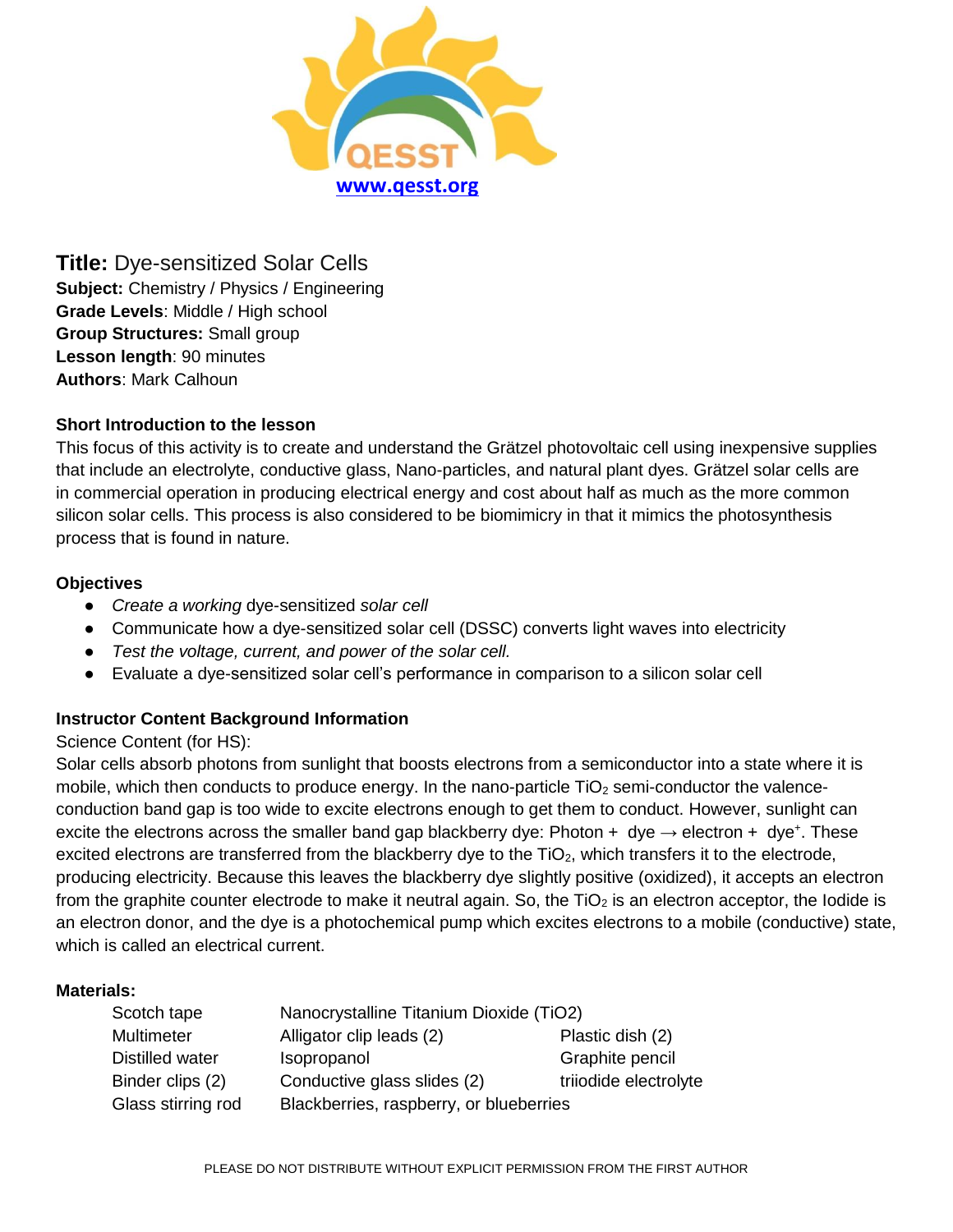## **Word Bank**

Potential difference **Photon** Photon **Electrode** Semiconductor Photovoltaic Cell Current Electrolyte Conductive Conductive Voltage

# **Set Up**

Prepare the electrodes

- Take one piece of the FTO glass and use the multimeter to find the conductive side.
- $\bullet$  Set the multimeter to the resistance setting denoted by the symbol ohm (Ω) to 100-200 setting.
- Press the points of the two metal probes onto the surface of the glass, careful that the metal points don't touch. The conductive side will have a reading around 30 ohms.
- If you see the value of "1", flip the glass over and try the other side.
- Use scotch tape to cover approximately  $1/8$ " of the conductive surface edge on three sides the glass. The remaining open surface area will be covered with the TiO2 paste. The taped off strip will be blank glass which is necessary for assembly in the end.
- Add a couple drops of the TiO2 solution in the center of the exposed glass. squeegee the solution down and up once or twice with a glass stir rod. Aim for a thin, even coating of the paste.
- It should be a slightly transparent white color. Allow the paste to dry then remove the tape from the glass.
- Transfer the glass to a hotplate with the TiO2 film side face up. The hotter the plate, the faster it will be done. The surfactant and solvent in the paste will evaporate while on the hotplate, leaving behind just the TiO2 nanoparticles. The glass will appear to turn brown or burned, and then white again.
- Once the color turns brown and then back to white remove the electrode to slowly cool.
- Prepare the dye by thoroughly crushing blackberry, raspberry or blueberry inside a closed plastic bag.
- Place the TiO<sub>2</sub> electrode into the blackberry juice for 5 minutes. The white TiO<sub>2</sub> paste should turn completely purple. The darker the better.
- While you wait, coat the conductive side of your other piece of FTO glass with graphite (pencil lead).
- $\bullet$  Using tweezers pull the dyed TiO<sub>2</sub> piece of glass out of the berry juice and completely rinse it off with water, then dab it gentle with paper towel. Be careful not to rub or scratch off the dyed  $TiO<sub>2</sub>$  coating.

Assemble the solar cell

- Assemble the two electrodes with the two conductive and coated sides facing inward with a 1/8" off set so that one of the uncoated  $\text{Ti}_{2}$  edges is exposed on one side and the same amount of the graphite edge is exposed on the other side.
- Use binder clips to secure the other two sides of the cell that are not off set.
- add a couple of drops of iodide/triiodide electrolyte solution using a pipette to the seam of the glass.

# Test the solar cell

- Attach one end of 2 alligator clip to each of the overhanging pieces of electrodes. Clip the other ends of the alligator clips to each of the metal multimeter probes.
- Set the multimeter to DC milli-volt range and note the voltage output when the dye infused side of the solar cell is exposed towards a heat lamp or direct sunlight. Typical voltage is 400-600mV.
- Then switch the multi-meter setting to DCA (Direct Current Amperage) to measure the current. The setting of 2000μ is usually sufficient to measure the current output. Typical value is .7 mA or 700 μA in direct sunlight.
- Finally, the voltage and current readings can be multiplied together to obtain the overall power of the cell. Be sure to convert the voltage from mV to V and μA to A before multiplying.
- Calculating solar cell efficiency: Efficiency is defined as the ratio of power in to power out. Efficiency =  $P_{max}/P_{in} = 1*V/P_{in}$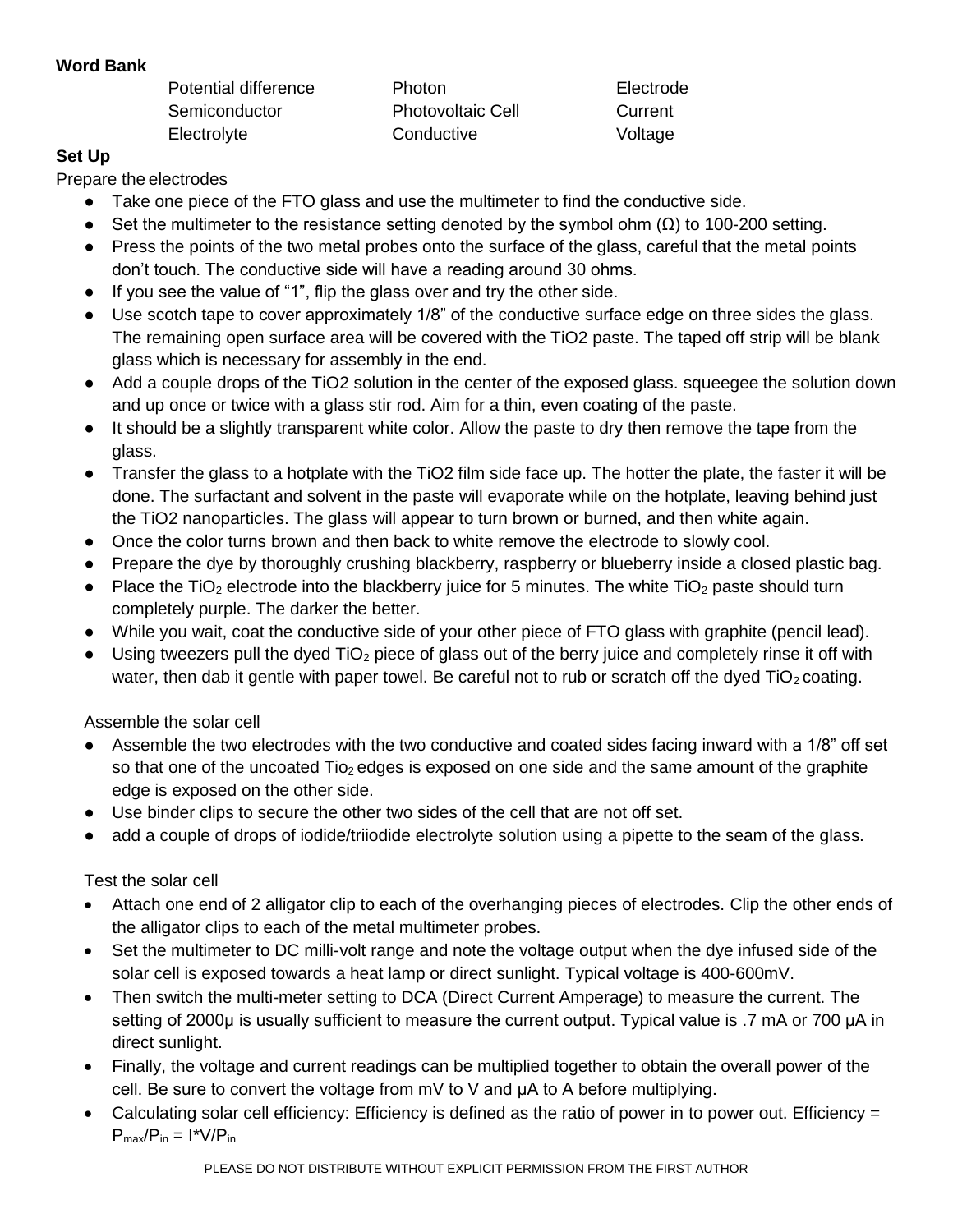$\bullet$  P<sub>in</sub> is generally assumed to be 100 mW/cm<sup>2</sup>. For a 1 cm x 1 cm solar cell the input power is 100 mW. P<sub>max</sub> is the product of the measured voltage and current of your solar cell.

# **Helpful Hints for Teachers**

- What components make up a solar cell?
	- Like photosynthesis, two main processes needed are: (1) absorption of solar energy by the leaf dye, chlorophyll, and (2) conversion of the absorbed solar energy into chemical fuel. We want our solar cell to mimic photosynthesis, where solar energy produces electrical energy instead of plant food.
	- Not all natural dyes work or work as well. A good light absorber is essential for good results. Dyes like from blackberries, raspberries, and blueberries contain a strongly light-absorbing molecule called anthocyanin, which makes them good light absorbers. Strawberries have low concentrations of anthocyanin, thus making them a poor dye for light absorption.
	- Once the dye absorbs light, the electrons get excited to higher energy levels in the dye, then are transferred and fall to the lower conduction band of the  $TiO<sub>2</sub>$  nano-particles. Electrons then travel through the connected alligator clip to the counter graphite coated electrode. These extra electrons transfer to and reduce the triiodide to iodide. Iodide is then oxidized to release an electron back to the dye molecule and the process is repeated.



# **Assessment**

- 1. Communicate how a dye-sensitized solar cell (DSSC) converts light waves into electricity.
	- $\circ$  In groups of 2-4, draw a diagram of a dye-sensitized solar cell, label the components, and explain on how the cell converts light into electricity. Remember to consider the absorber and converter in your explanation. Make sure your solar cell forms a complete circuit.
- 2. Design and build a dye-sensitized solar cell from basic components and blackberry juice dye.
	- Before or after introducing the information from the background section, provide your students with a list of the basic components necessary to make a DSSC. Have them try to place them in the correct order and present their design to the class. Discuss the designs as a class or in small groups. Then, give them the lab procedure and let them build a DSSC.
- 3. Refine their solar cell design through the comparison of various fruit dyes.
	- The day before you have the class perform the lab, ask them to vote on one other fruit besides a blackberry to test as a DSSC. Have them list what makes a good absorber in a solar cell. While students fabricate their own blackberry DSSCs, make one DSSC with the class's fruit of choice. Have students compare the data of both DSSC. Return to the initial list of characteristics of good absorbers. Let the class decide if the new DSSC is better or worse than the blackberry DSSC.